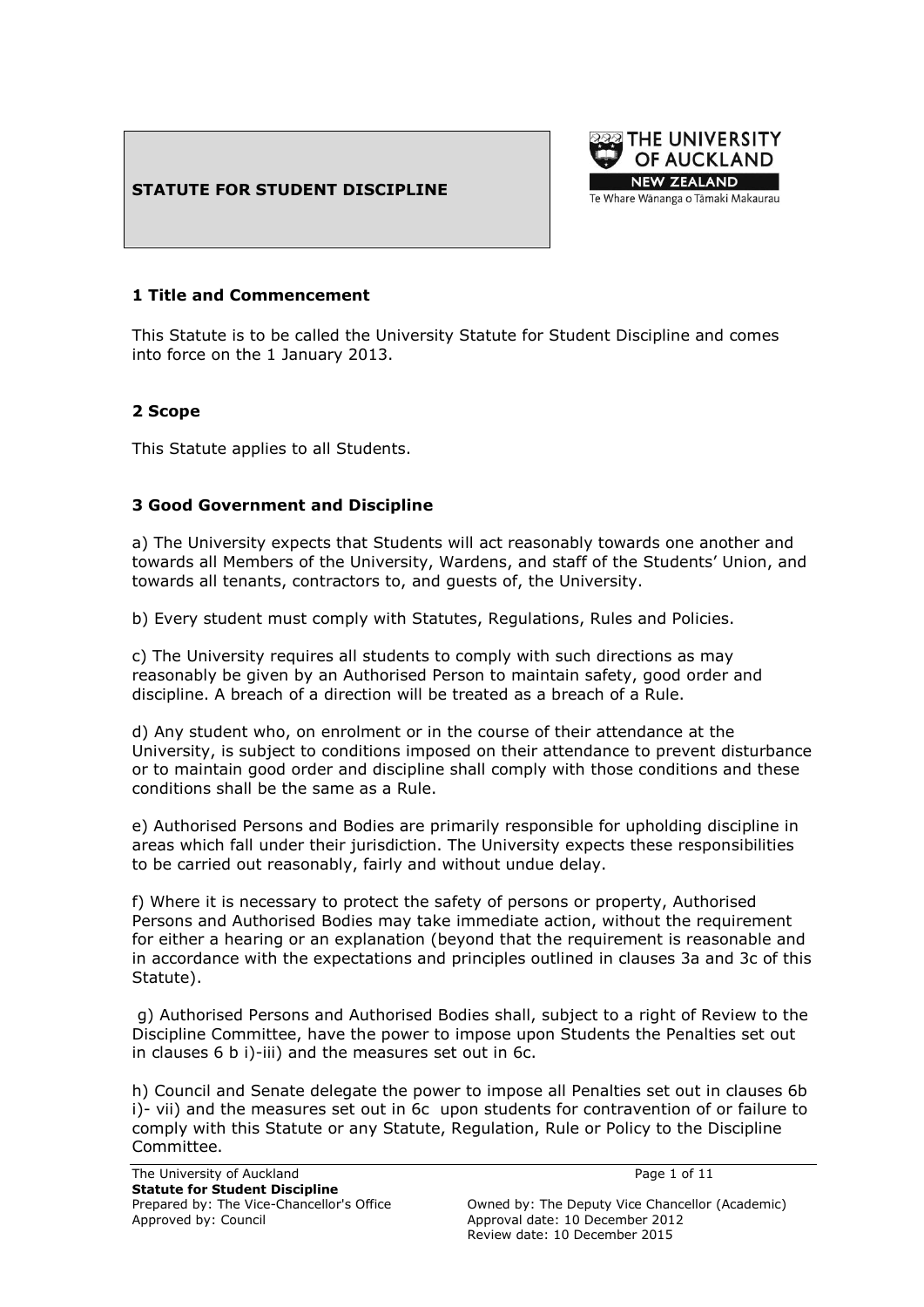i) This Statute specifies the composition of Discipline Committee and its role with respect to infringements of Statutes, Regulations, Rules and Policies and of the general expectation of good conduct.

## **4 Discipline Committee**

a) Discipline Committee shall:

i) Hear cases referred to it by Authorised Persons and Bodies and remit cases to be dealt with by Authorised Persons and Bodies where it deems this appropriate.

ii) Hear Reviews against the imposition of and/or the amount of Penalties or restitution requirements that have been imposed on a Student by an Authorised Person or Body. The only grounds for a Review will be whether:

- a) There was a failure of the University's process,
- b) The decision to impose a Penalty was manifestly inconsistent with and/or unsupported by the evidence.
- c) The Penalty was manifestly excessive.

Any application for Review of a Penalty must be lodged with the Registrar within one calendar month of the decision or imposition of a Penalty being notified to the student. The decision of Discipline Committee in reviewing Penalties imposed by Authorised Persons and Bodies is final.

iii) Hear such cases as are of a serious nature, or which have the potential to lead to the cancellation of a Student's enrolment.

b) The Committee shall comprise:

i) Two persons who shall be Student members of the Senate; and ii) Four academic Staff Members who are members of the Senate; and iii) One person who is a sub-professorial academic Staff Member but who need not be a member of Senate.

## **5 Proceedings of Discipline Committee**

a) Discipline Committee shall from time to time promulgate and formally adopt procedures for its hearings, Reviews and processes that conform with the principles of natural justice and its legal and delegated mandates (including fully informing the student of the matter before the Committee and giving them the opportunity to be heard on the matter), and shall publish such procedures on the University website.

b) The procedures of Discipline Committee and the application of discipline by Authorised Persons and Bodies shall, where a process or procedure is not already spelt out in a Rule, conform with fair and reasonable requirements and standards consistent with their intended summary application.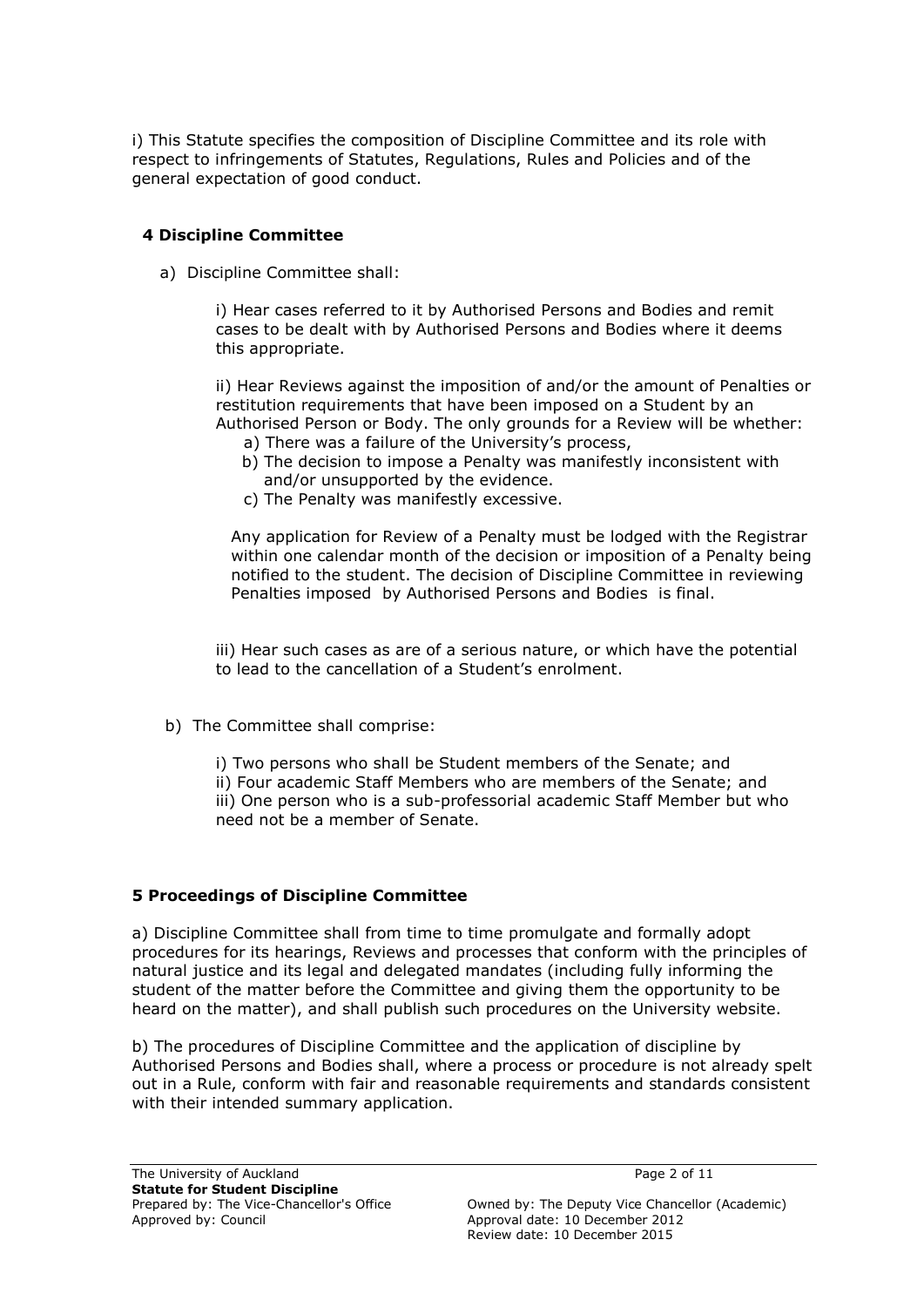## **6 Penalties imposed by Discipline Committee**

a) Discipline Committee may of its own motion or on reference to it pursuant

to:

i) This Statute; or

ii) Any other Statute, Rule, Regulation or Policy

impose on a Student who commits a breach of any Statute or Rule, any one or more of the Penalties prescribed in clauses 6b, or require any such Student to pay an amount by way of restitution pursuant to clause 6c.

b ) For breach of any Statute, Regulation, Rule or Policy Discipline Committee may impose one or more of the following Penalties:

i) The Penalties prescribed in that Statute, Regulation, Rule, or Policy; ii) Issue a reprimand orally or in writing to the Student charged with the offence in terms that it considers appropriate in the circumstances; iii) Issue a direction to record instances of academic misconduct in the University"s

Register of Deliberate Academic Misconduct

iv) A fine not exceeding \$5,000;

v) A limitation or prohibition on attendance at any Class or Classes or the use and enjoyment of any of the Facilities;

vi) A suspension from attendance at the University or any Class or Classes for such period as it thinks fit;

vii) Cancellation of a Student's Enrolment at the University in a course of study or training;

c) In determining any matter which involves damage to property, Discipline Committee may, with or without imposing a Penalty, require restitution to be made.

d) On default of payment, within the time prescribed, of:

i) A fine; or

ii) An amount to be paid or act done by way of restitution pursuant to clause 6c of this Statute;

Discipline Committee may suspend the Student in default from attendance at the University or any Class or Classes until that fine or that amount is paid**.**

iii) If the failure to pay the full amount or do an act of restitution as ordered by an Authorised Person or Body or by Discipline Committee continues for more than 3 months, this shall be treated as a breach of a Rule and the case shall be referred to Discipline Committee by the Authorised Person or Body. Discipline Committee may then impose any of the full range of Penalties outlined in 6b i-vii.

iv) Any fine imposed or monetary sum required in restitution shall be a debt due to the University.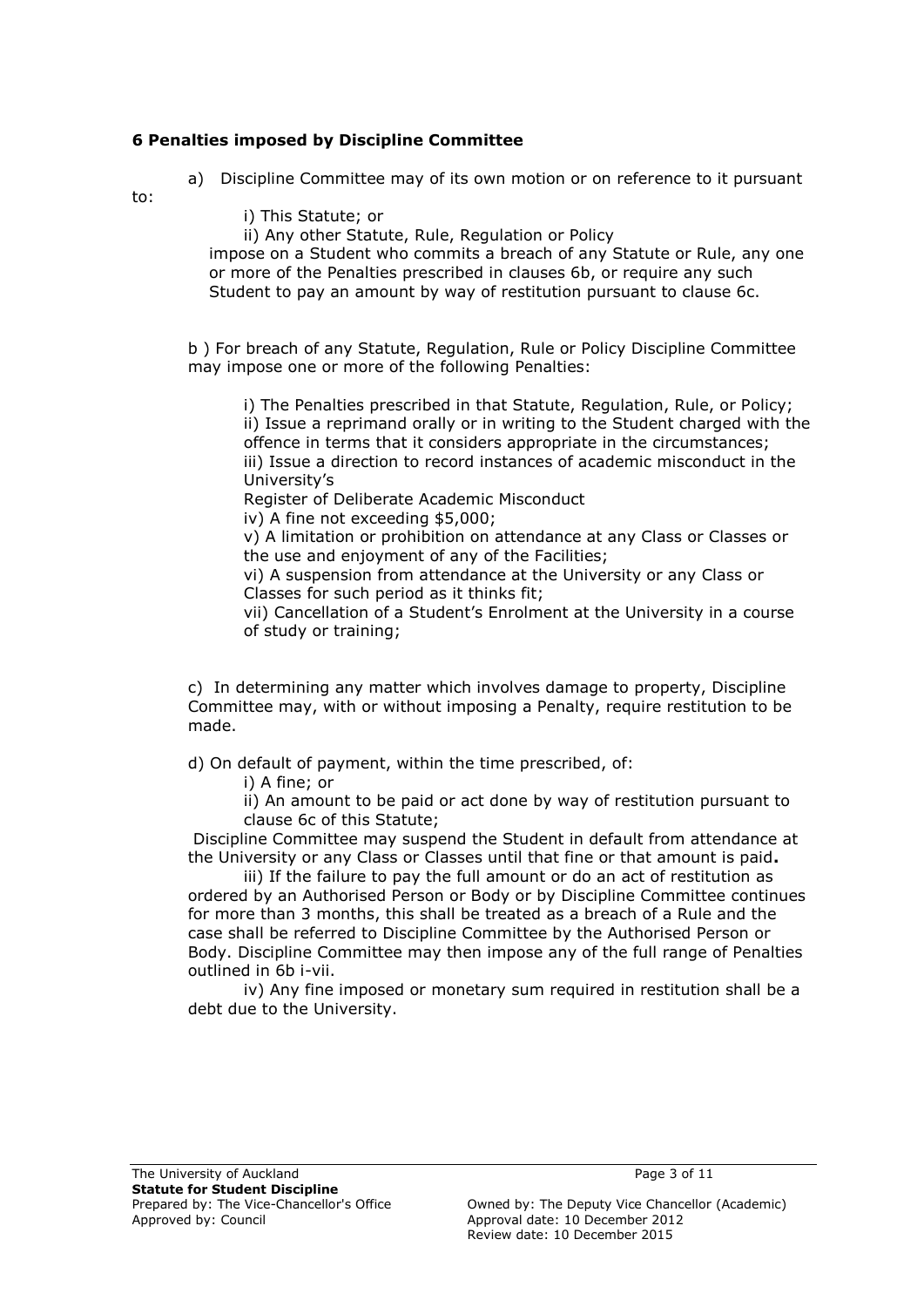#### **7 Reviews**

Any Student upon whom a Penalty is imposed by Discipline Committee under clause 6 after a hearing pursuant to clause 4 a i) and iii) may, by giving written notice to the Registrar within one calendar month of the imposition of the Penalty, seek a Review of the imposition or of the amount of that Penalty. The Review shall be heard by the Appeals Committee as constituted by Council. The decision of Appeals Committee shall be final.

## **8 Transitional Provisions**

This Statute replaces and repeals The Disciplinary Statute 1998 but specifically preserves all process, proceedings, hearings rulings and rights to Review already commenced under The Disciplinary Statute 1998 until they have been disposed of under that Statute.

Unless and until replaced or superseded by a Rule those prohibitions and directions which are set out in clause 4 of The Disciplinary Statute 1998 shall each be deemed to be included in this Statute as a Rule.

## **9 Interpretation**

| <b>Appeals Committee</b> | means a Committee constituted by the Council<br>under clause 7 of this Statute to review a<br>Penalty imposed on a student by Discipline<br>Committee.                                                                                                                             |
|--------------------------|------------------------------------------------------------------------------------------------------------------------------------------------------------------------------------------------------------------------------------------------------------------------------------|
| Authorised Body          | Any Faculty, Faculty Committee or other<br>Committee with any disciplinary responsibility<br>within the University.                                                                                                                                                                |
| Authorised Person        | means the Vice-Chancellor, the Registrar, any<br>Staff Member, a Warden, or member of the<br>staff of the Students' Association.                                                                                                                                                   |
| Class                    | includes any lecture, tutorial, field trip, seminar,<br>laboratory, or similar classification whether<br>physical or on-line of Students at which tuition<br>or instruction is being given and includes any<br>lecture or address at which Students are<br>present or participate. |
| Council                  | means the Council of the University.                                                                                                                                                                                                                                               |
| Facility/Facilities      | means all land, buildings and equipment,<br>including vessels and vehicles, made available<br>by the University.                                                                                                                                                                   |
| Hall (of Residence)      | means any hostel or hall of residence or other<br>student accommodation under the control of the<br>University and intended for the occupation of<br>students.                                                                                                                     |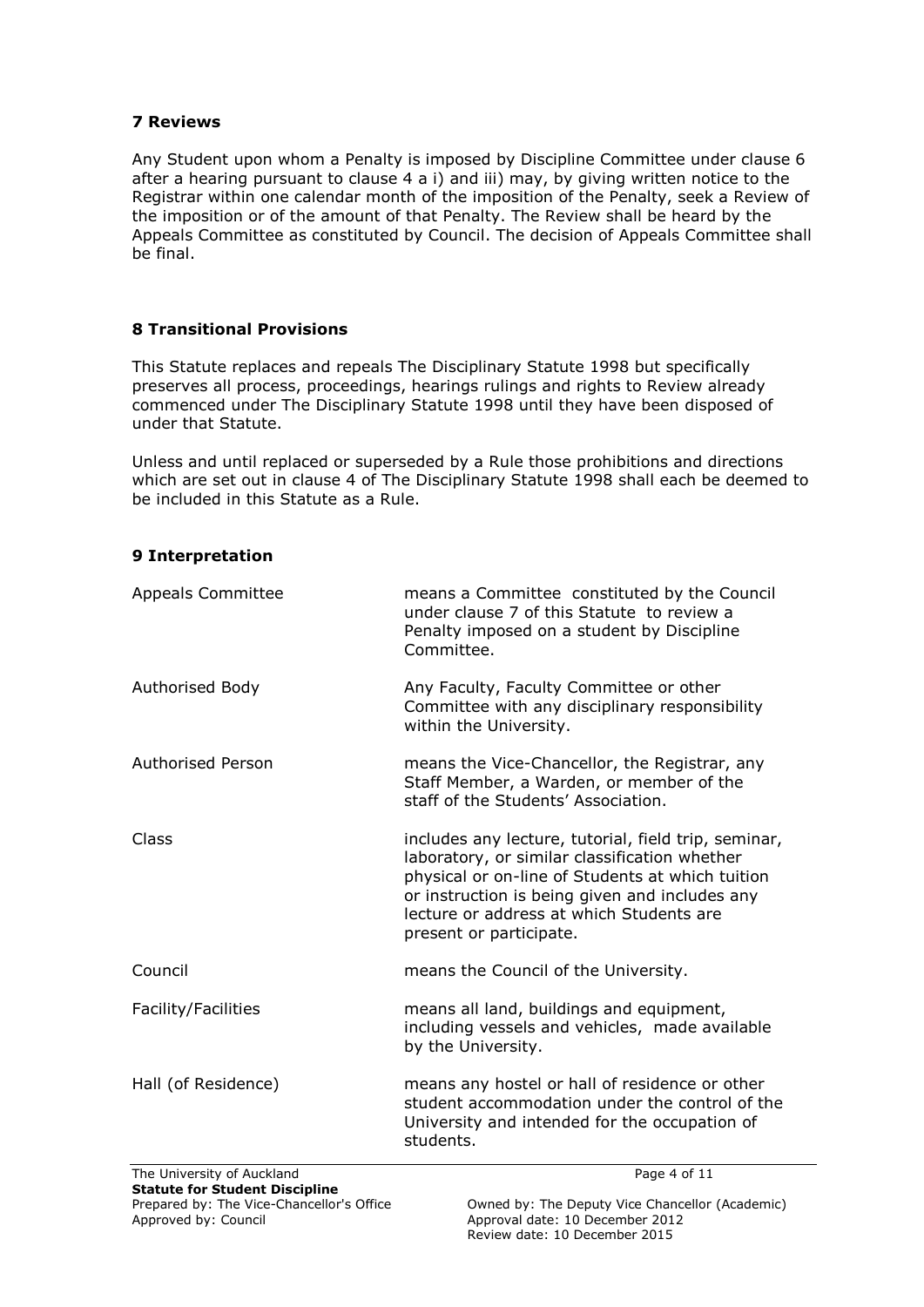| Member                     | means a Staff Member, Council Member or a<br>Student of the University.                                                                                                                                                                                                                                                                                                                                                                                                                                                                      |
|----------------------------|----------------------------------------------------------------------------------------------------------------------------------------------------------------------------------------------------------------------------------------------------------------------------------------------------------------------------------------------------------------------------------------------------------------------------------------------------------------------------------------------------------------------------------------------|
| Penalty                    | Means those Penalties set out in clauses 6bi)-<br>vii) but is deemed not to include temporary<br>actions undertaken pursuant to clause 3f.                                                                                                                                                                                                                                                                                                                                                                                                   |
| Registrar                  | means the person for the time being holding<br>office as the Registrar of the University.                                                                                                                                                                                                                                                                                                                                                                                                                                                    |
| Review                     | means a Review undertaken pursuant to this<br>Statute and section 194(2) of the Education Act<br>1989.                                                                                                                                                                                                                                                                                                                                                                                                                                       |
| Rule                       | means any written direction or requirement<br>(including a Policy) made by the Council,<br>Senate, any of their Committees, or any<br>Authorised Person of which notice has been<br>given before the alleged misconduct has<br>occurred, to the student charged with the<br>misconduct, or to the person charged with<br>misconduct as a prospective student by :<br>(a) publication in the University Calendar<br>whether online or in hard copy; or<br>(b) publication online in the University Policy<br>Register; or<br>(c) other means. |
| Senate                     | means the Senate of the University.                                                                                                                                                                                                                                                                                                                                                                                                                                                                                                          |
| <b>Staff Member</b>        | means a member of the staff of the University.                                                                                                                                                                                                                                                                                                                                                                                                                                                                                               |
| Statute                    | means a Statute made by the Council and<br>includes this Statute, a and all Regulations of<br>the University made before January 1991 and<br>not since revoked.                                                                                                                                                                                                                                                                                                                                                                              |
| Student                    | means a person duly enrolled in University and<br>includes a person applying to enrol to be a<br>student where appropriate.                                                                                                                                                                                                                                                                                                                                                                                                                  |
| Students' Association/AUSA | means the Auckland University Students'<br>Association Incorporated.                                                                                                                                                                                                                                                                                                                                                                                                                                                                         |
| <b>Student Union</b>       | means University premises that are for the time<br>being administered by the Students'<br>Association.                                                                                                                                                                                                                                                                                                                                                                                                                                       |
| University                 | means The University of Auckland.                                                                                                                                                                                                                                                                                                                                                                                                                                                                                                            |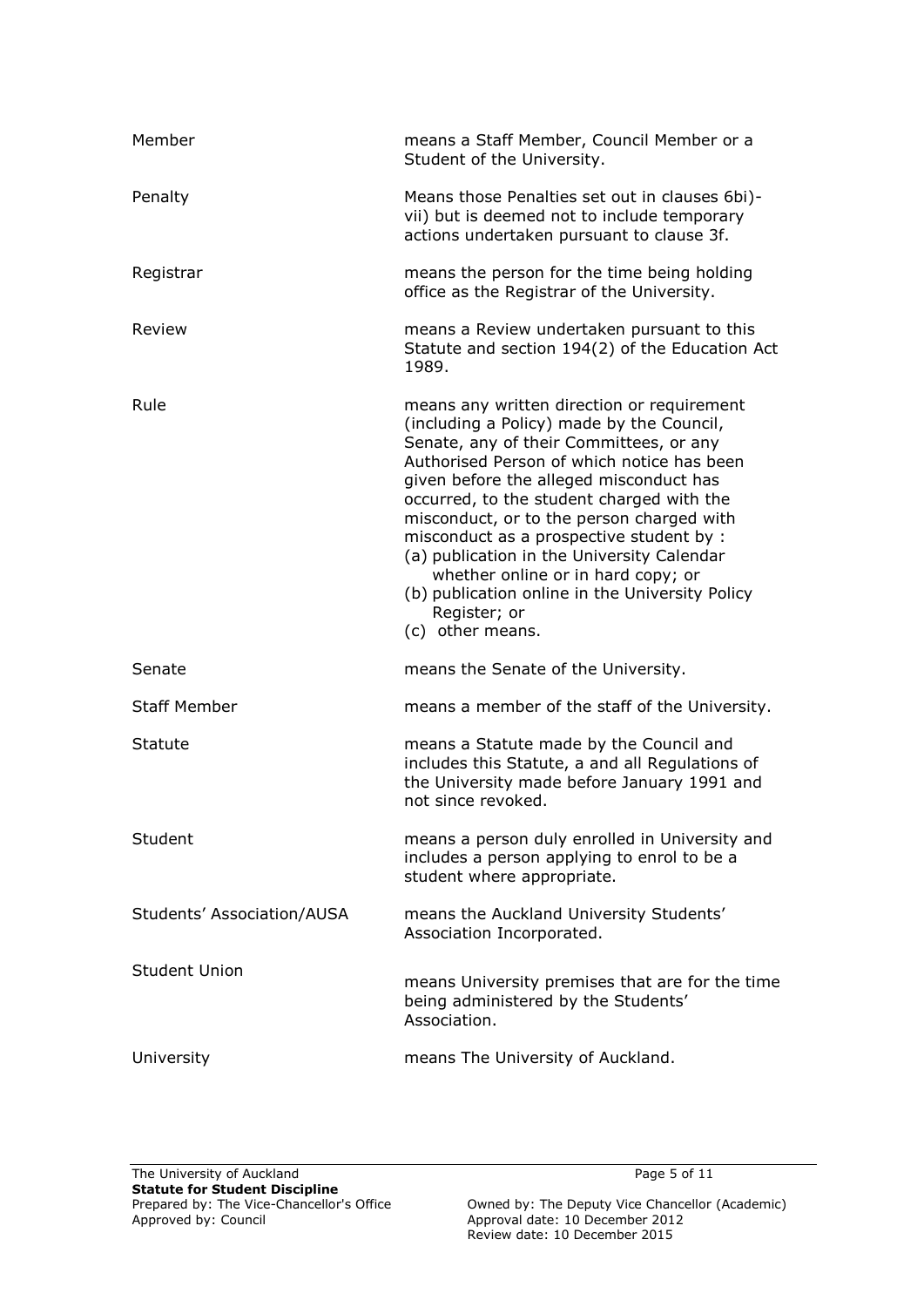| Vice-Chancellor | means the person holding office for the time<br>being as the Chief Executive of the University;<br>and includes any person for the time being:<br>(a) acting in that capacity; or<br>(b) acting as a Deputy of the Chief Executive. |
|-----------------|-------------------------------------------------------------------------------------------------------------------------------------------------------------------------------------------------------------------------------------|
| Warden          | means the person for the time being in charge<br>of any Hall; and includes a deputy of that<br>person.                                                                                                                              |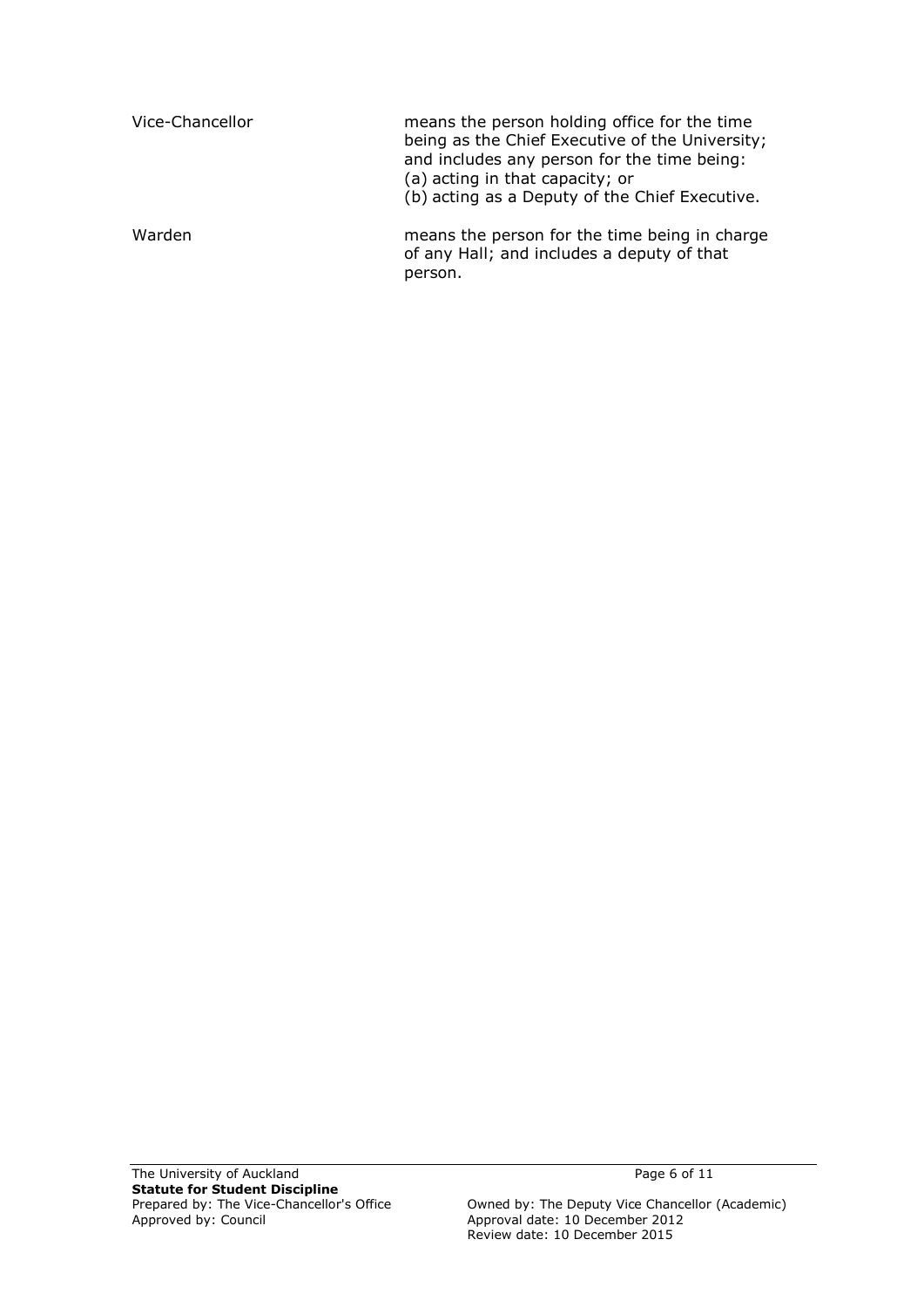# **THE UNIVERSITY OF AUCKLAND**

# **The Disciplinary Statute 1998 [Partially repealed]**

The Disciplinary Statute 1998: partially repealed, on 1 January 2013, by clause 8 of the University Statute for Student Discipline.

### **1. Title and Commencemen**t

#### *[Repealed]*

Clause 1 was repealed, on 1 January 2013, by clause 8 of the University Statute for Student Discipline.

#### **2. Interpretation**

#### *[Partially repealed]*

[Clause 2 was preserved (by implication) for the interpretation of the prohibitions and directions set out in clause 4 of the Disciplinary Statute 1998, but was otherwise repealed, on 1 January 2013, by clause 8 of the University Statute for Student Discipline.]

**'Appeals Committee'** means the Committee constituted by the Council with delegated authority to exercise the powers conferred on it by Statute.

**'Authorized Person'** means the Vice Chancellor, the Registrar, any Staff Member, a Warden or a member of the staff of the Students' Association.

**'Class'** means any lecture, tutorial, seminar, laboratory, or other assembly of Students at which tuition is being given and includes any lecture or address within the University at which Students are present.

**'Council'** means the Council of the University.

**'Discipline Committee'** means the committee constituted by the Council with delegated authority to exercise the powers conferred on it by Statute.

**'Enrolment'** means enrolment in a course of study or training at the University and "enrol" has a corresponding meaning.

**'Facility'** means premises and equipment made available by the University for the recreation of Students and Staff Members as, for example:

> Common Rooms Physical Fitness Facilities Playing Fields Student Union The Maidment Theatre.

**'Field Trip'** means a trip beyond University Premises undertaken by Students and conducted by the University for the purposes of study or research.

**'Hall'** means any hostel or hall of residence or other student accommodation under the control of the University and intended for the occupation of students.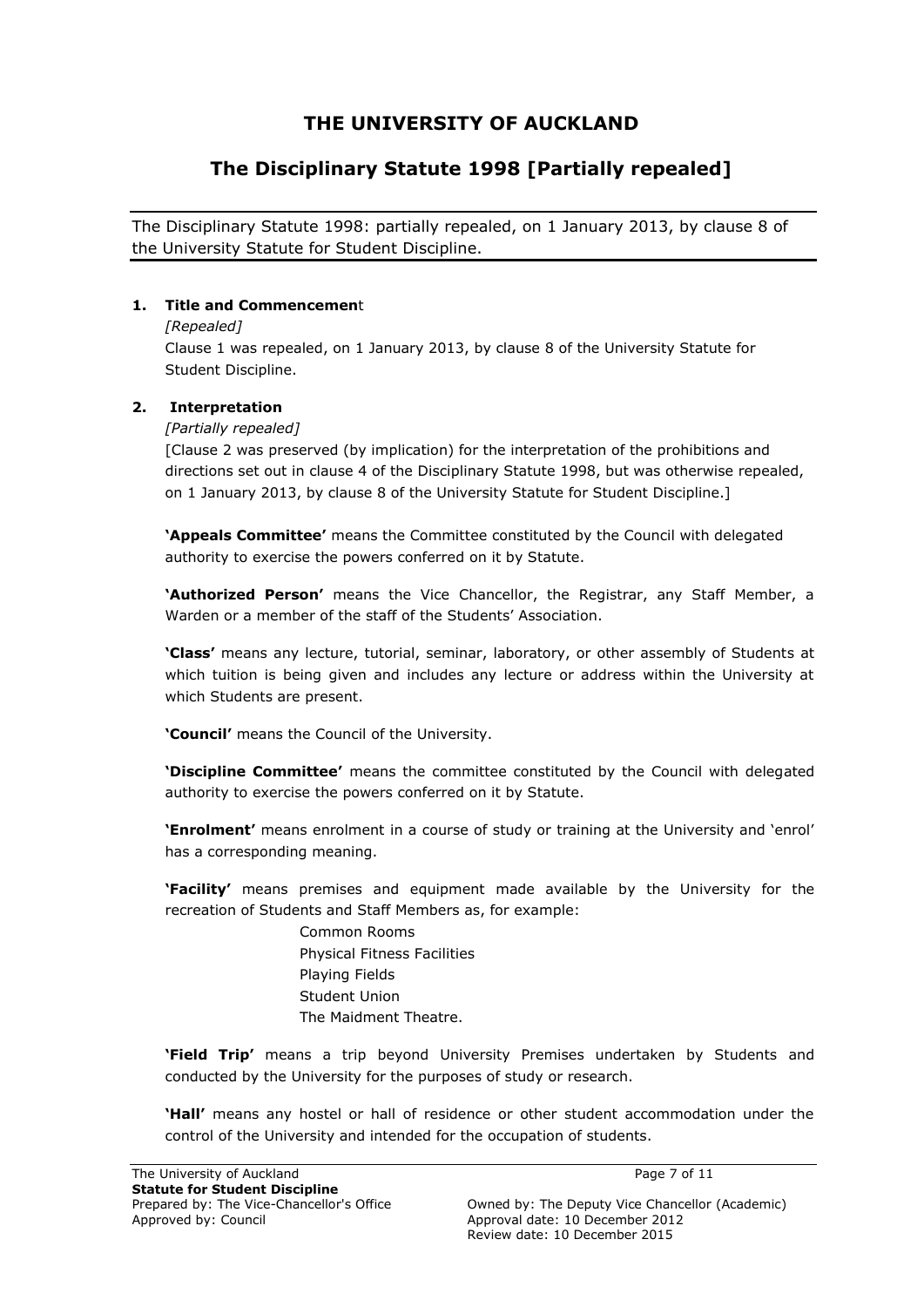**'Registrar'** means the person for the time being holding office as the Registrar of the University.

**'Rule'** means any rule of conduct made by the Council, the Senate, or any Authorized Person of which notice has been given:

- (i) by publication in the University Calendar; or
- (ii) by other means; or
- (iii) to the person charged with misconduct before the alleged misconduct has occurred.

**'Senate'** means the Senate of the University.

**'Specified Statutes'** means the Examination Regulations, the Fees Regulations, the Computer System Regulations, the Library Regulations as published in the most recent University Calendar and includes any other Regulations or Statutes so published which prescribe offences for misconduct (whether or not penalties are also prescribed for those offences).

**'Staff Member'** means a member of the staff of the University.

**'Statute'** means a Statute made by the Council and includes this Statute, a Specified Statute and all Regulations of the University made before 1 January 1991 and not since revoked.

**'Student'** means a duly enrolled student of the University and includes, for the purposes of section 3 of this Statute, a person applying to enrol.

**'Students' Association'** means the Auckland University Students' Association Incorporated.

**'Student Union'** means University Premises that are for the time being administered by the Students' Association.

**'University'** means The University of Auckland.

**'University Premises'** means land and buildings owned by the University or of which the University has possession or control; and includes any Hall and (for the avoidance of doubt) the Student Union.

**'Vice Chancellor'** means the person holding office for the time being as the Chief Executive of the University; and includes any person for the time being:

- (a) acting in that capacity; or
- (b) acting as a Deputy of the Chief Executive.

**'Warden'** means the person for the time being in charge of any Hall; and includes a deputy of that person.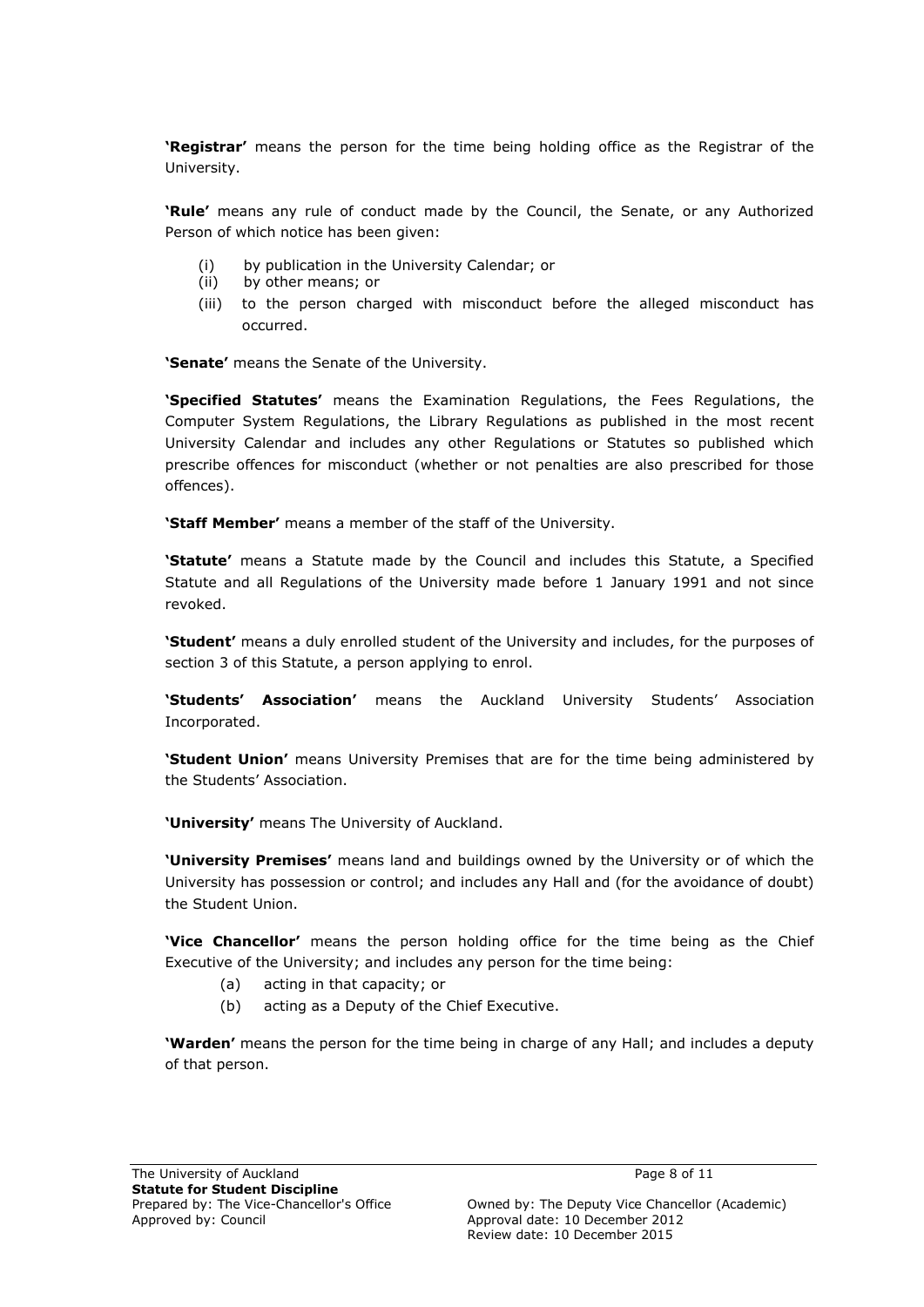#### **GOOD GOVERNMENT AND DISCIPLINE**

#### **3. Observance of Statutes and Rules**

#### *[Repealed]*

[Clause 3 was repealed, on 1 January 2013, by clause 8 of the University Statute for Student Discipline.]

## **4. Prohibitions and Directions**

*[Preserved]*

[Clause 4 was preserved, on 1 January 2013, by clause 8 of the University Statute for Student Discipline, which states: "Unless and until replaced or superseded by a Rule, the prohibitions and directions which are set out in clause 4 of the Disciplinary Statute 1998 are each deemed to be included in the University Statute for Student Discipline as a Rule". Any of the prohibitions and directions set out in clause 4 of the Disciplinary Statute 1998 that become replaced or superseded by a Rule are repealed by clause 8 of the University Statute for Student Discipline.]

- a. No Student or Staff Member shall:
	- (i) Wilfully act (on University Premises or elsewhere) in a manner contrary to the good government of the University or so as to bring the University into disrepute.
	- (ii) Wilfully damage, deface or destroy University Premises, any property on University Premises or any property of a Student, a Staff Member, or the Students" Association.
	- (iii) Wilfully impede the activities of the University, whether in teaching, research or otherwise.
	- (iv) Wilfully obstruct any Authorized Person in the due performance of the functions or duties of that Authorized Person.
	- (v) Wilfully create any nuisance in or on University Premises.
	- (vi) Wilfully interfere with the pursuit of work or study by any Student or Staff Member or his or her proper enjoyment of the amenities of the University.
	- (vii) Be in University Premises when the Student knows or ought to know that he or she is not entitled to be there at that time.
	- (viii) Smoke in any place where smoking is prohibited in terms of the Smoke Free policy of the University for the time being.
	- (ix) Cause any unnecessary disturbance or annoyance to persons living in residential quarters on University Premises or to residents in the immediate neighbourhood of University Premises.
	- (x) Ride, drive or park a cycle or motor vehicle in the University grounds except in compliance with the directions notified from time to time regulating the entry, exit and speed of cycles and vehicles and the places where they may be parked.
	- (xi) Be accompanied by a dog (other than a guide dog) or any other pet on University Premises.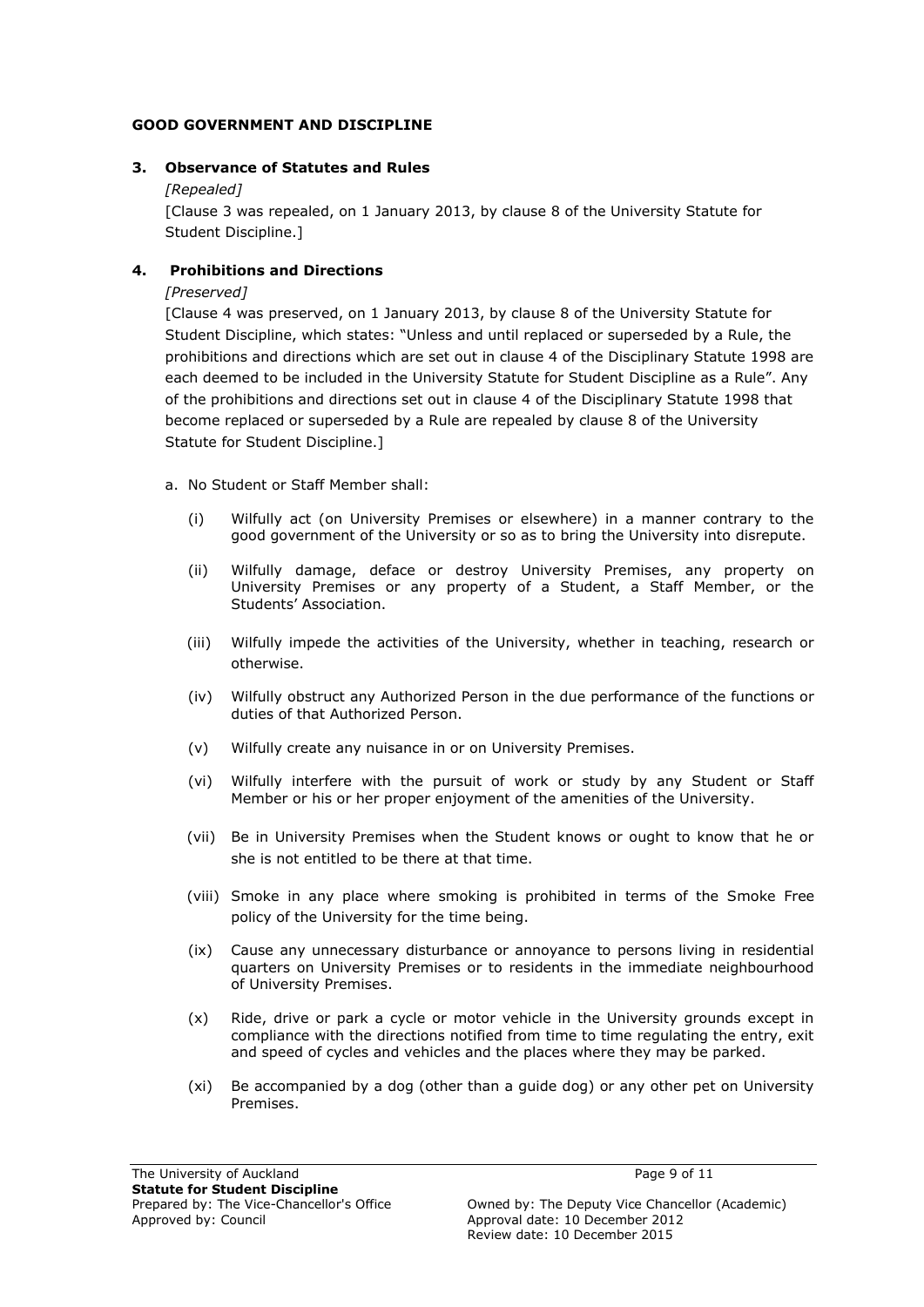- (xii) Refuse any reasonable request to identify himself or herself by an Authorized Person who has reason to suspect that the Student is involved in a breach of any Statute or Rule.
- (xiii) Post notices elsewhere than on the permanent notice boards provided for the purpose and except in compliance with the conditions prescribed by the Executive of the Students' Association in that regard.
- (xiv) Bring or consume alcoholic liquor on University Premises other than:
	- (a) on licensed premises; or
	- (b) any other premises where permission has been given to consume alcohol and then only in accordance with any conditions imposed.
- (xv) Use the Personal Identification Card or Access Card of another student or staff or permit his or her Personal Identification Card or Access Card to be used by another person.
- b. All Students shall comply with:
	- (i) Such directions as may reasonably be given by an Authorized Person to maintain good order and discipline.
	- (ii) (While in a Class); any requirements as to behaviour or attire made for the orderly conduct of the Class or the safety of persons or property.
	- (iii) (While using any Facility); the Rules applicable to its use and any directions by the person in charge to preserve the safety of the persons using the Facility.
	- (iv) (While resident or present in a Hall); the Rules governing the maintenance of good order and discipline in the Hall and any directions given by the Warden of the Hall for that purpose;
	- (v) (While on a Field Trip); any Rules by the person in charge of the Field Trip to preserve the safety of the persons engaged on the Field Trip or to prevent misconduct during the Field Trip.
	- (vi) (While present in the Student Union); requests made by an Authorized Person to prevent unruly behaviour or to cause it to cease.

## **5. Members of the Security Intelligence Service**

*[Repealed]* [Clause 5 was repealed, on 1 January 2013, by clause 8 of the University Statute for Student Discipline.]

#### **IMPOSITION OF PENALTIES ON STUDENTS**

#### **6. Misbehaviour in Classes or Facilities**

*[Repealed]* [Clause 6 was repealed, on 1 January 2013, by clause 8 of the University Statute for Student Discipline.]

#### **7. Misbehaviour in Halls**

#### *[Repealed]*

[Clause 7 was repealed, on 1 January 2013, by clause 8 of the University Statute for Student Discipline.]